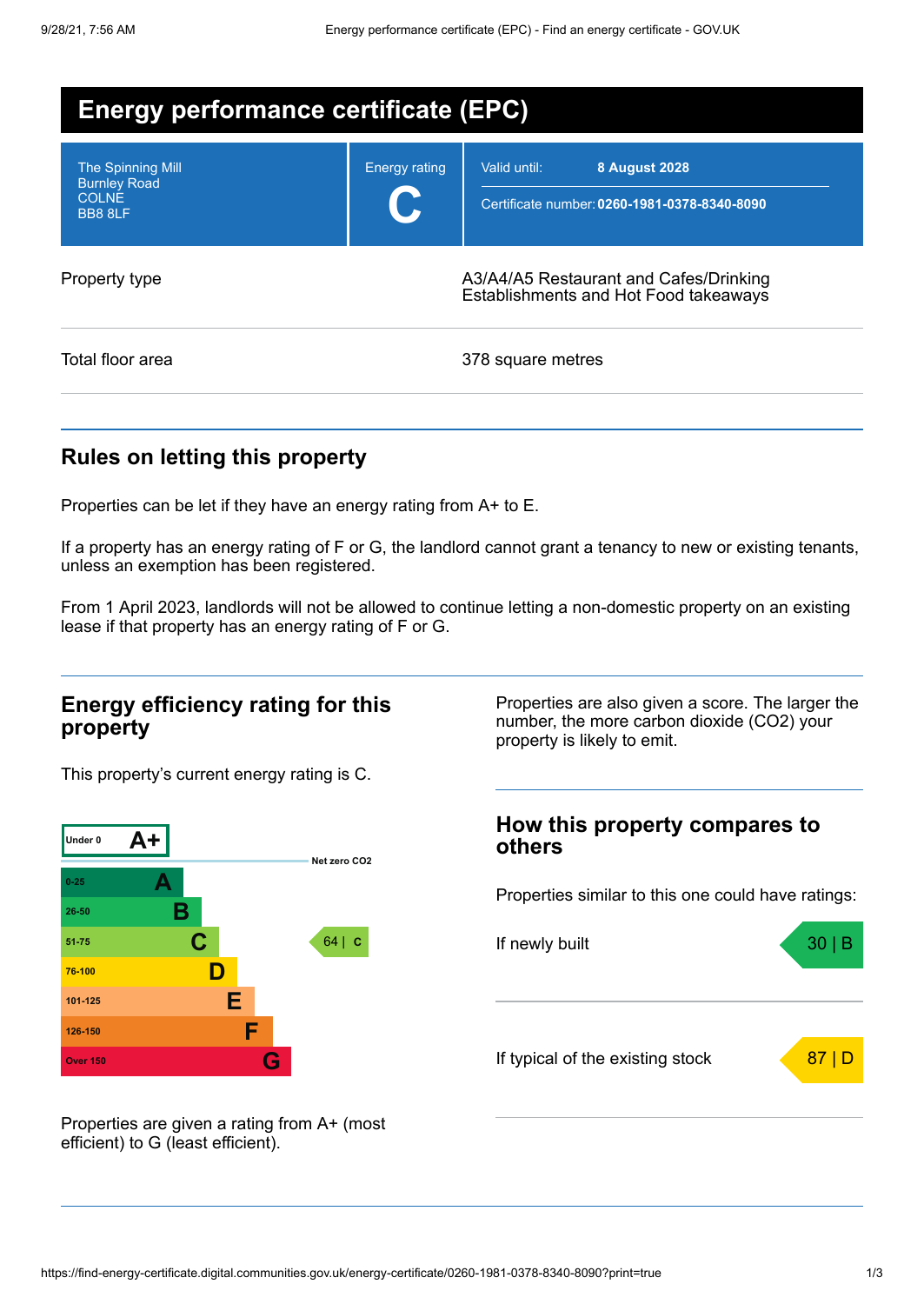# **Breakdown of this property's energy performance**

| Main heating fuel                          | <b>Natural Gas</b>              |
|--------------------------------------------|---------------------------------|
| <b>Building environment</b>                | Heating and Natural Ventilation |
| Assessment level                           | 3                               |
| Building emission rate (kgCO2/m2 per year) | 132.89                          |
| Primary energy use (kWh/m2 per year)       | 767                             |
|                                            |                                 |

## **Recommendation report**

Guidance on improving the energy performance of this property can be found in the recommendation report [\(/energy-certificate/9189-4046-0887-0800-3121\)](https://find-energy-certificate.digital.communities.gov.uk/energy-certificate/9189-4046-0887-0800-3121).